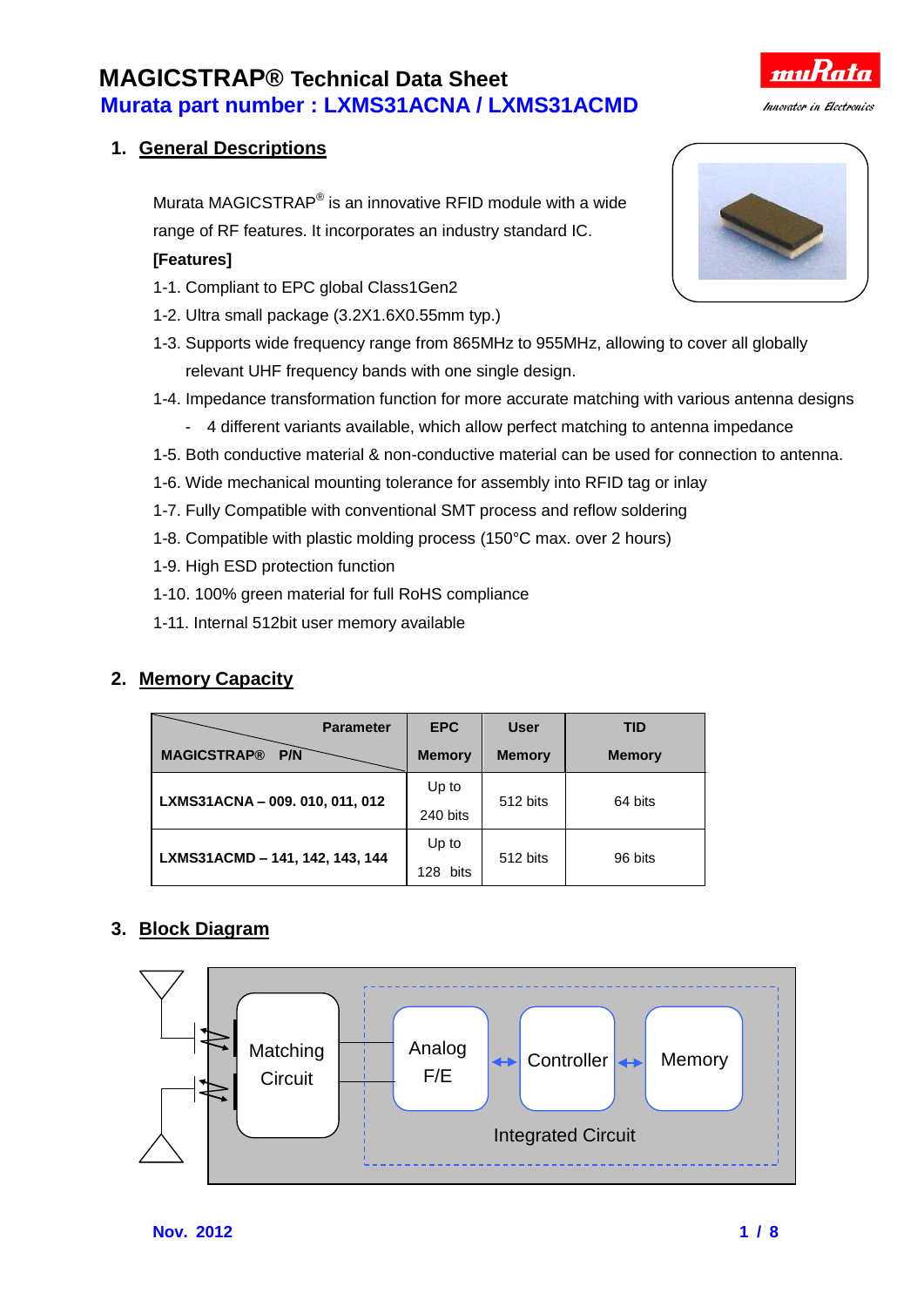

### **4. Mechanical Information**

4-1. Dimensions



#### 4-2. Recommended mounting pattern at antenna side for reflow soldering

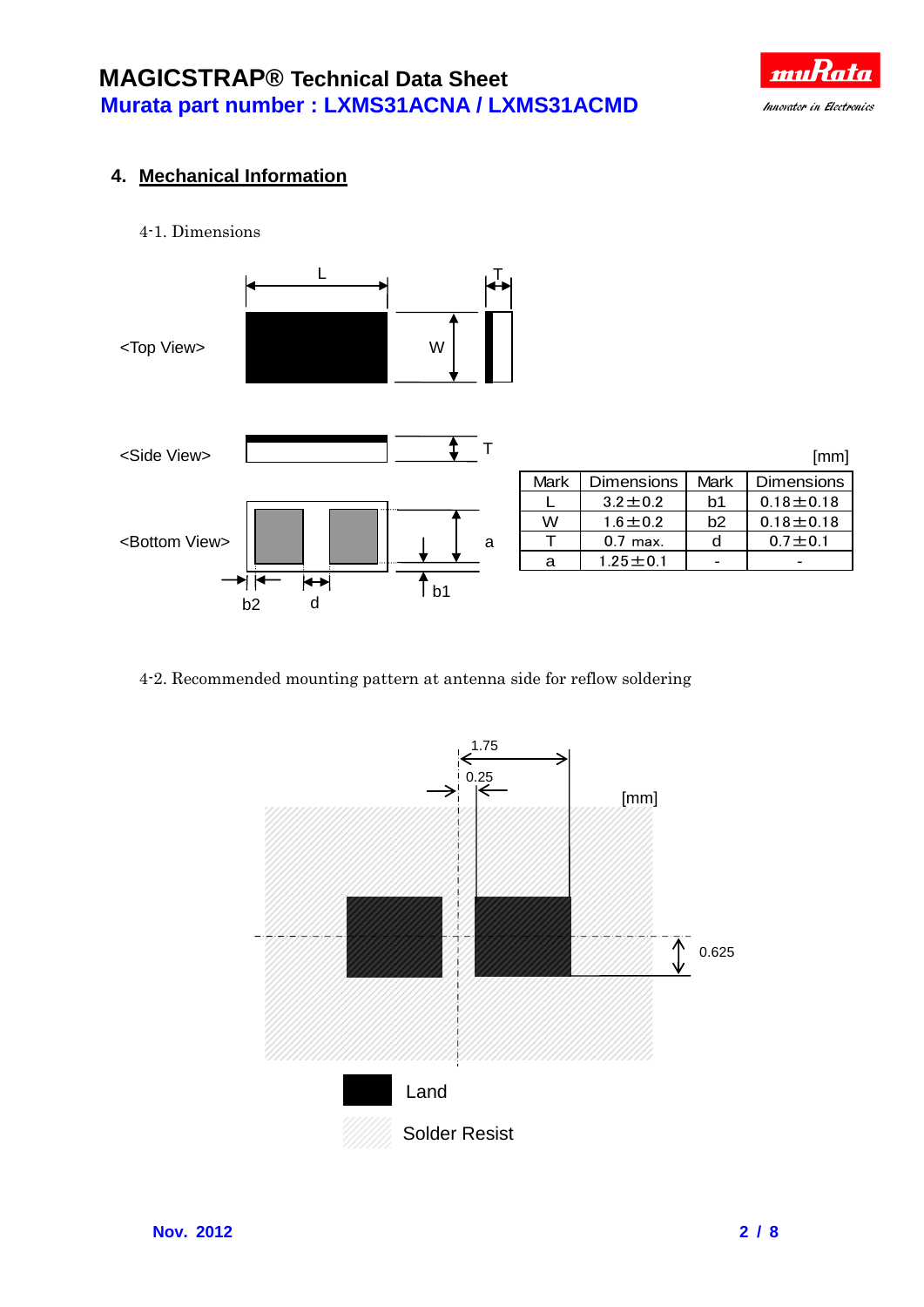



4-3. Recommended mounting pattern at antenna side for the attachment by adhesive

### **5. Electrical Performance**

5-1. Frequency range

865 – 955 MHz

5-2. Minimum operating power

-8dBm

5-3. Electrical characteristics at minimum operating power (Ta=25℃, Unit : Ohm)

| <b>MAGICSTRAP®</b> |                      | <b>LXMS31ACNA</b> | LXMS31ACNA | LXMS31ACNA        | LXMS31ACNA |            |
|--------------------|----------------------|-------------------|------------|-------------------|------------|------------|
| P/N                |                      | $-009$            | $-010$     | $-011$            | $-012$     |            |
|                    |                      |                   | LXMS31ACMD | LXMS31ACMD        | LXMS31ACMD | LXMS31ACMD |
| <b>Parameter</b>   |                      |                   | $-141$     | $-142$            | $-143$     | $-144$     |
| Impedance<br>value | @866.5               | R                 | 15         | 12                | 25         | 80         |
|                    | <b>MHz</b>           | X                 | -45        | $-107$            | $-200$     | -405       |
|                    | @915.0<br><b>MHz</b> | R                 | 25         | $12 \overline{ }$ | 25         | 80         |
|                    |                      | X                 | $-45$      | $-107$            | $-200$     | $-420$     |
|                    | @953.0               | R                 | 30         | 9                 | 20         | 60         |
|                    | <b>MHz</b>           | X                 | -48        | $-105$            | -195       | -425       |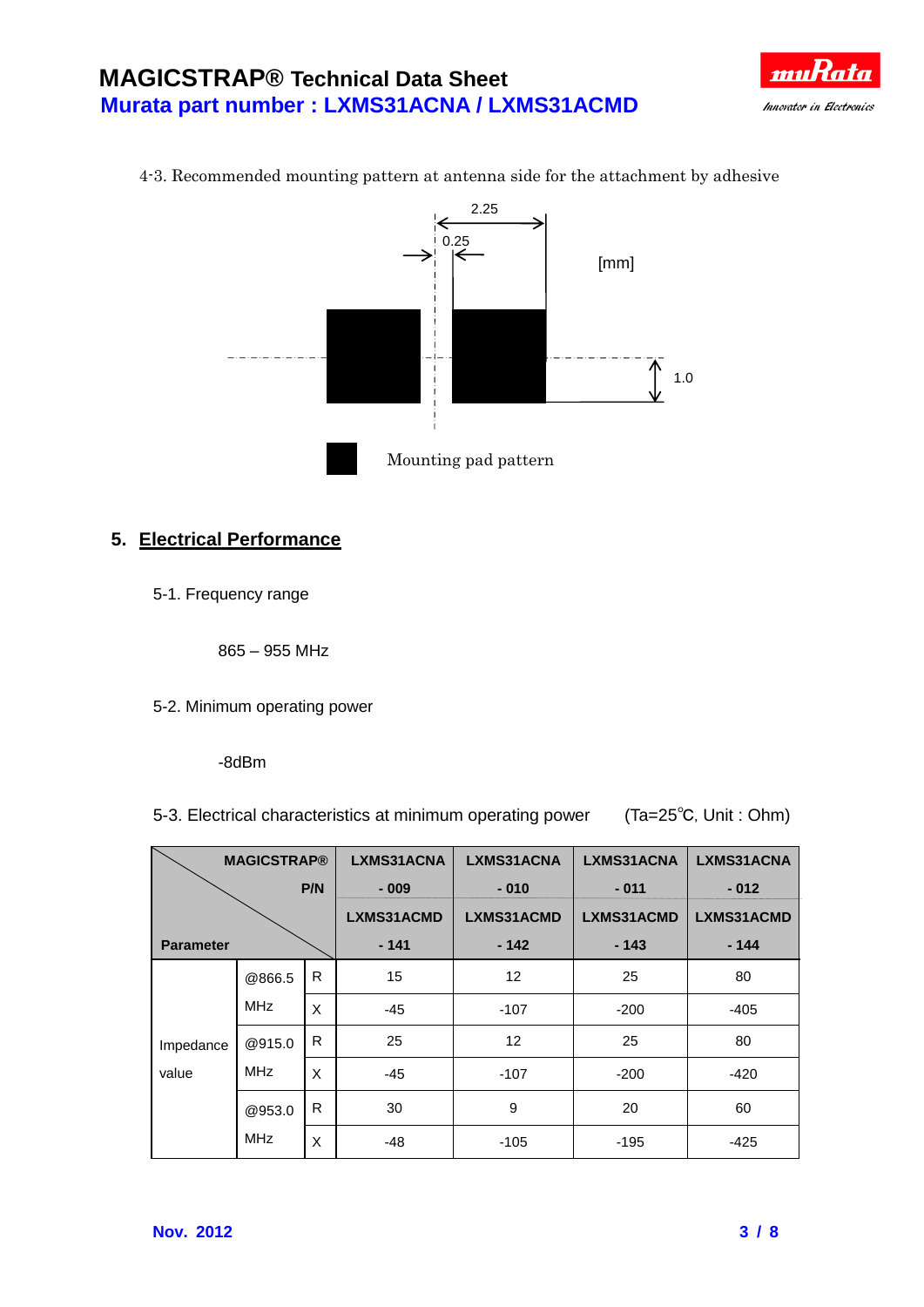

5-4. Impedance Measurement Method



5-5. IC incorporated

NXP G2XM (PNs LXMS31ACNA-009 to -012) Impinj Monza4QT (PNs LXMS31ACMD-141 to -144)

### **6. OPERATING TEMPERATURE**

 $-40 °C \sim +85 °C$ 

#### **7. RoHS compliance**

MAGICSTRAP<sup>®</sup> is compliant to RoHS directive.

### **8. Attachment of MAGICSTRAP®**

MAGICSTRAP<sup>®</sup> has electrodes at the bottom side which enable an inductive coupling with the antenna pad when using a non-conductive adhesive as well as making a conductive connection with antenna.

#### **9. Tape and Reel Packing**

9-1. Dimensions of Tape ( Plastic tape )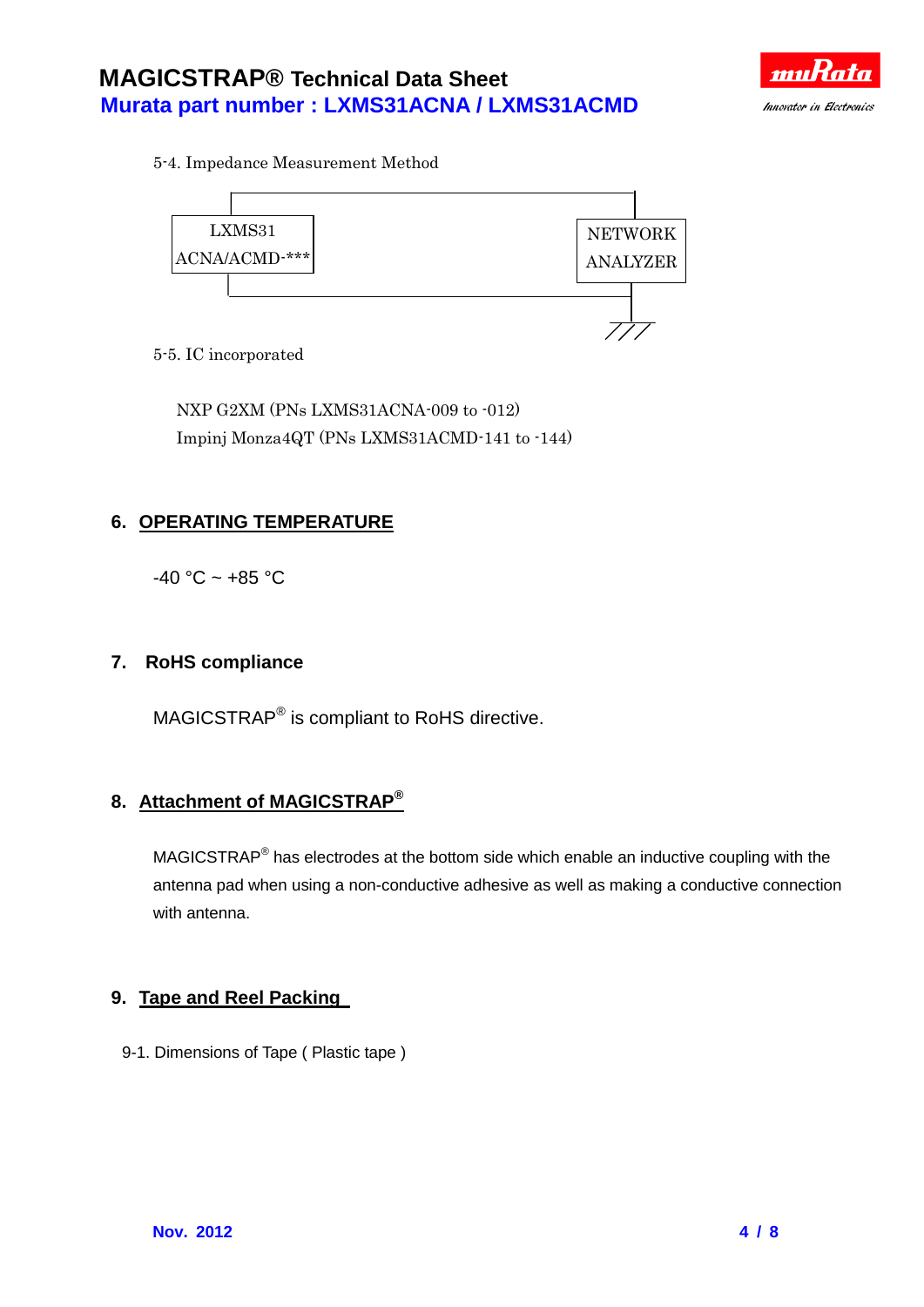



Feeding direction

| Mark             |     |     |                                   | – *1 |
|------------------|-----|-----|-----------------------------------|------|
| <b>Jimension</b> | 1.9 | 3.5 | 8.0±0.2 3.5±0.05 1.75±0.1 4.0±0.1 |      |

| Mark                                                                             |  |  |           |
|----------------------------------------------------------------------------------|--|--|-----------|
| Dimension 2.0±0.05 4.0±0.1 1.5 $^{+0.1}_{-0.00}$ 0.85 max. 1.0 $^{+0.2}_{-0.00}$ |  |  | 0.25±0.05 |

[Unit\_mm]

- Maximum cumulative tolerance ± 0.15 every 10 pitches
- \*2. Reference value

#### 9-2. Dimensions of Reel

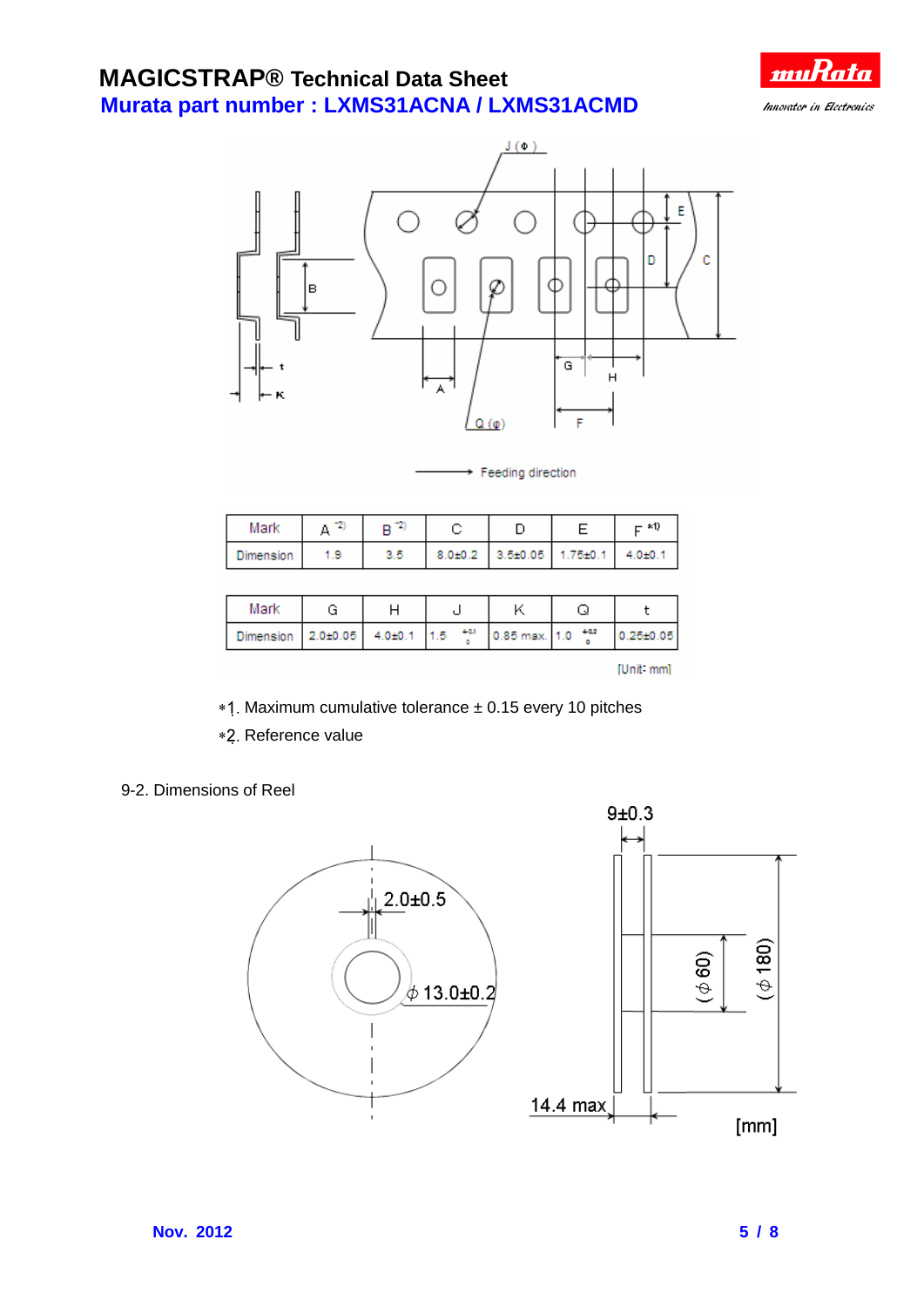

9-3. Leader and Tail tape



 $[mm]$  $160 - 190$ Tail tape Part A No components B No components (adhered cover tape) Leader tape part  $150 - 200$ C Cover tape part  $250 - 300$ (including D) D Not adhered cover tape  $20 \sim 40$ 

9-4 Taping direction

 The tape for chips are wound clockwise, the feeding holes to the right side as the tape is pulled toward the user.

9-5 Quantity per reel

Packaging unit :4000 pcs./ reel

9-6 Material

material : Base tape ......Plastic Reel ……Plastic Cover tape and cavity tape are made the anti-static processing.

9-7 Strength/Peeling force

Tear off strength against pulling of cover tape : 5 N min. Peeling of force : 0.7 N max. in the direction of peeling as shown below.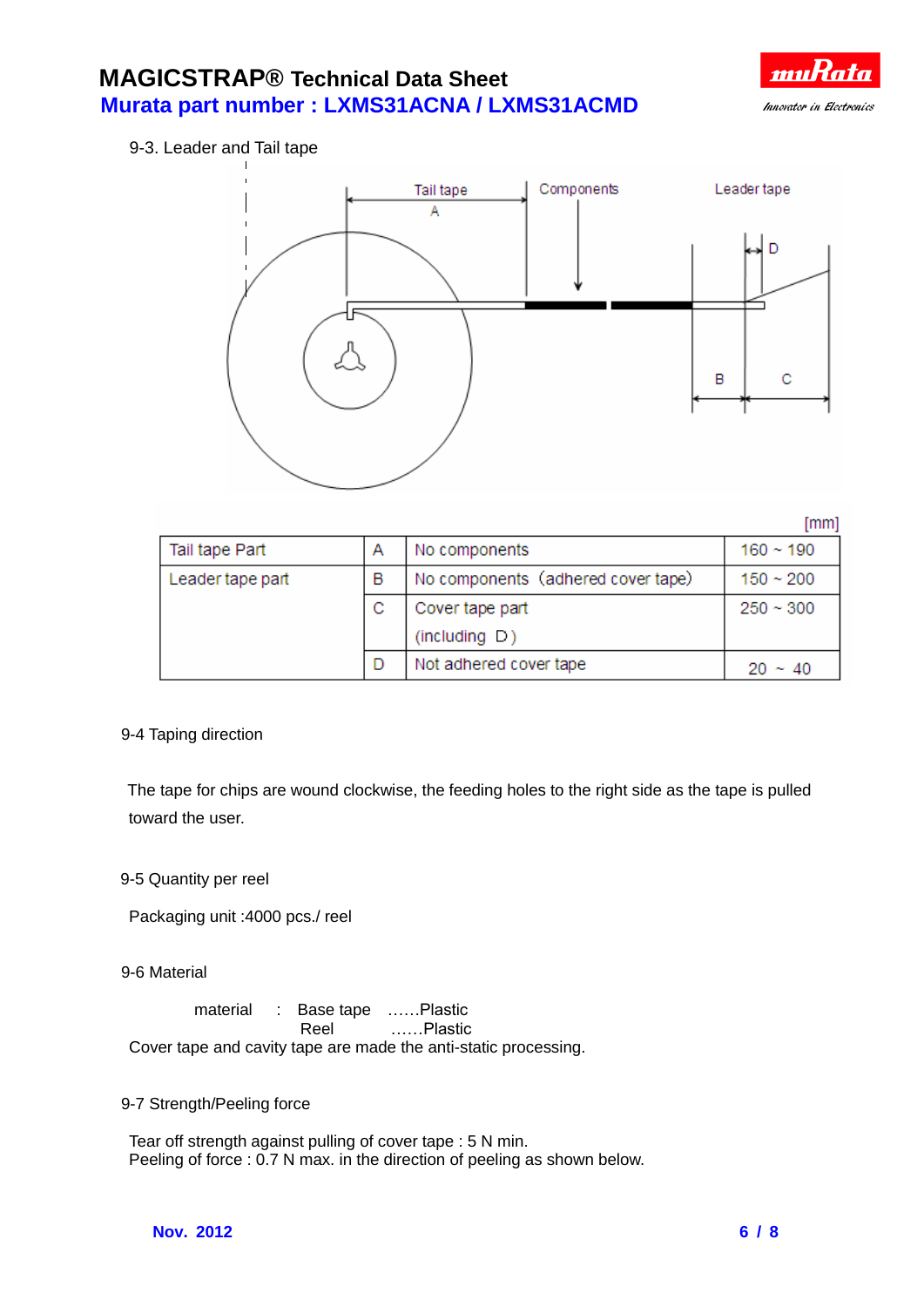



#### 9-8 PACKAGE (Humidity proof Packing)



Tape and reel must be sealed with the anti-humidity plastic bag. The bag contains the desiccant and the humidity inductor.

### **10.Ordering part number**

| IC                      | NXP G2XM       | Impinj Monza4QT |
|-------------------------|----------------|-----------------|
| <b>User Memory Size</b> | 512 bits       | 512 bits        |
| Part number             | LXMS31ACNA-009 | LXMS31ACMD-141  |
|                         | LXMS31ACNA-010 | LXMS31ACMD-142  |
|                         | LXMS31ACNA-011 | LXMS31ACMD-143  |
|                         | LXMS31ACNA-012 | LXMS31ACMD-144  |

Each part number has different impedance value. Please refer "5-3. Electrical characteristics".